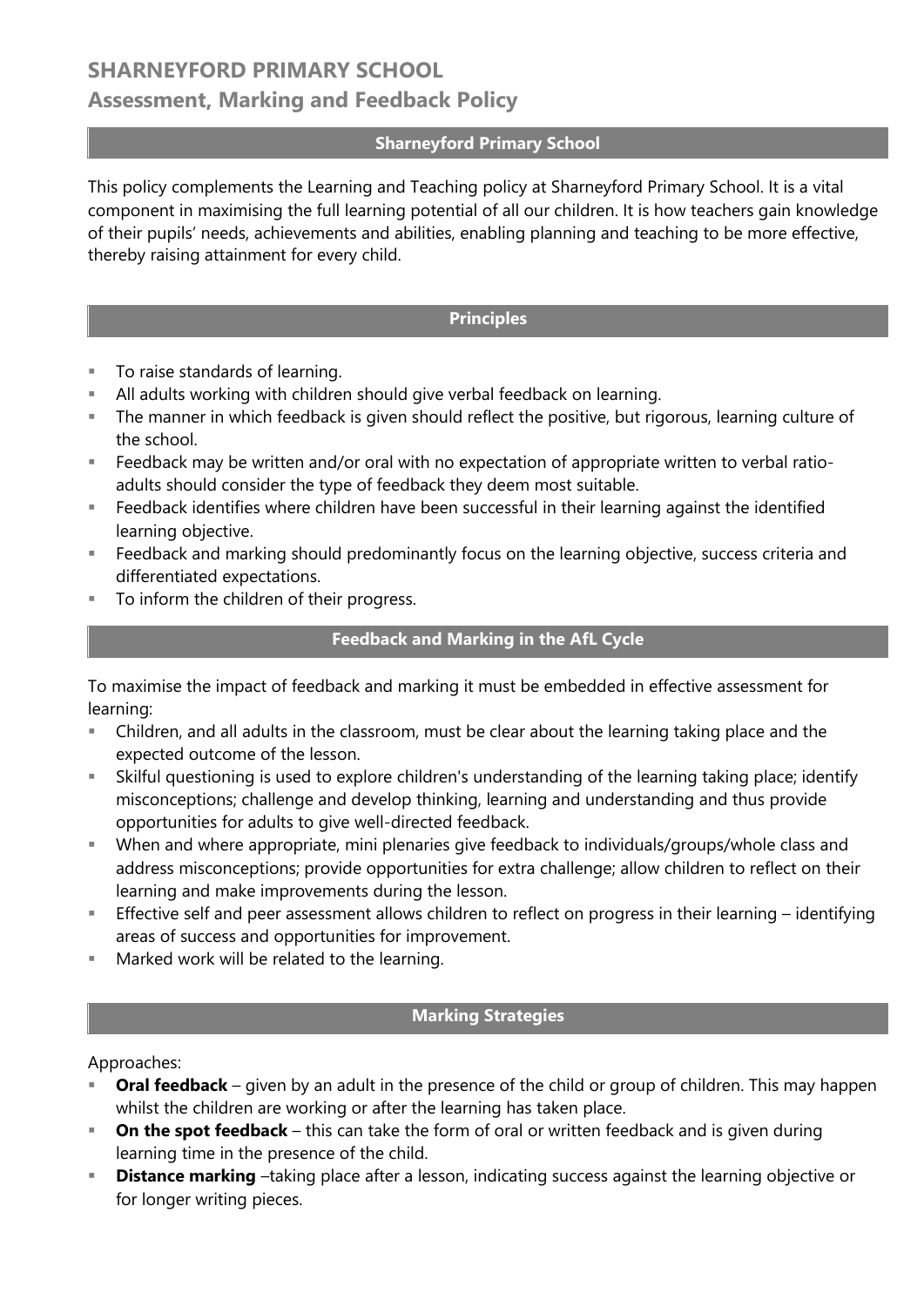# **SHARNEYFORD PRIMARY SCHOOL Assessment, Marking and Feedback Policy**

### **Expectations**

- Each piece of work will be marked by an adult or in some cases, by peers.
- All work will be marked by the next lesson in that particular subject.
- In literacy, writing opportunities will be checked and marked written or verbal feedback.
- In numeracy, correct answers will be ticked.
- **Feedback and marking needs to acknowledge progress towards the learning objective.**
- `Quality marking' will enable pupils to understand their own achievements.

### Assessment

- Formal assessment is a systematic part of our school's work which will be used to track each child in the school. It is through an effective tracking system that the needs of every pupil can be met and that the school develops a clear understanding of how to raise standards.
- **Teachers will follow the school assessment schedule and update data on a regular basis.**
- Teachers use information to identify percentages of children working at each age related expectation within a cohort.
- Teachers analyse the data and review targets for individuals and use the information to identify intervention groups, including those pupils who are more able and those with special educational needs.
- Teachers set class targets for maths and literacy.
- **Colleagues work together to moderate writing every assessment cycle.**
- Staff analyse data at the end of each term and at the end of each year.

The head teacher will also:

- Highlight pupils who have made no progress or are working below expectations and discuss these pupils on a termly basis with teachers.
- Analyse results to identify attainment and progress made by pupils and for groups of pupils such as those on free school meals, gender and vulnerable children.
- Report to governors regarding the policy, statutory test results and targets.

#### **Review**

This policy was updated on 29th April 2022 and will be reviewed on an annual basis